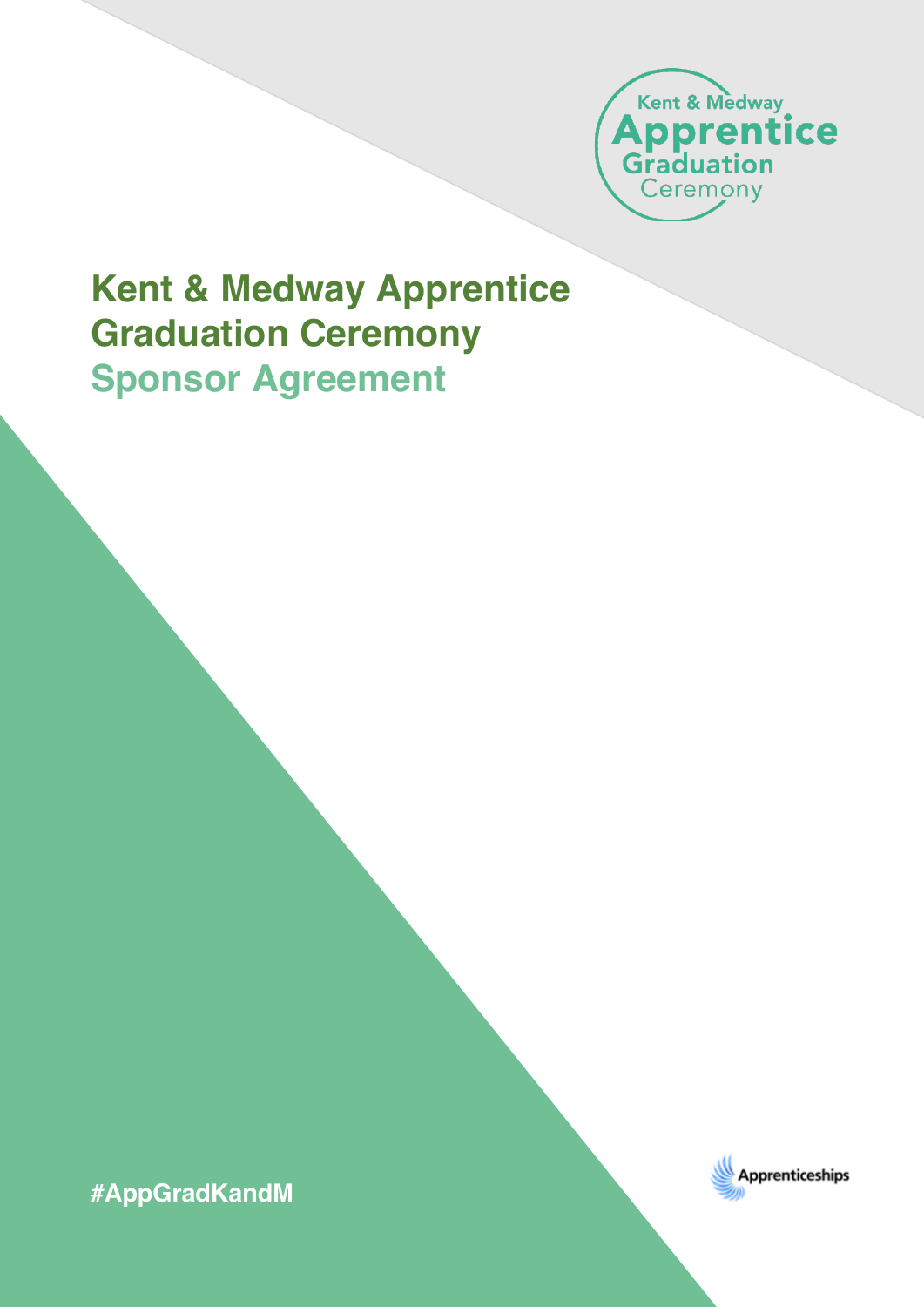# **Sponsor Agreement 2022**

We are delighted that your organisation has agreed to support the Kent and Medway Apprenticeship Graduation Ceremony.

Your support means that this important event in the county's calendar can go ahead and that we can deliver the event free to all apprentices, employers and training providers that participate.

As we are planning to return to a formal gowned ceremony at Rochester Cathedral, we are keen to ensure our sponsors expectations are met. Therefore, this agreement sets out the terms and conditions relating to financial sponsorship and / or support donations.

## **Other Useful Information for Sponsors / Supporters**

We recommend that sponsors and supporting organisations read the following documents to ensure all commitments can be met.

All documents are at: **www.appgradkandm.org**

- $\circ$  Sponsor Pack this sets out the various rate cards and what each provides.
- $\circ$  Sponsor Requirements this sets out what we need from sponsors to enable the organisers to meet the rate card contents.

## **Terms and Conditions**

The following sets out our commitments to financial sponsors and supporters and the terms and conditions pertaining to the provision of financial support by sponsors and supporting organisations.

#### **Ceremony Organiser's Commitments**

The organisers of the apprenticeship graduation ceremony commit to:

- 1. Deliver the graduation ceremony and related planning in good faith.
- 2. Provide sponsors and supporters the content and marketing related activities set out in each rate card as applicable subject to no impediment to the running of the event.
- 3. Communicate with sponsors and supporters efficiently and in a timely way the details of the graduation ceremony as they are confirmed in detail.
- 4. Respond promptly to queries about the ceremony within 48 hours.
- 5. Respond promptly to queries and amendments relating to our website contents and material that are relevant to the sponsor / supporter within 48 hours.
- 6. Notify the sponsor / supporter of any issues arising that may impact on our ability to deliver the event as planned, such as circumstances beyond our control including: the venue not being able to function/accommodate the ceremony at short notice due to a crisis affecting them; implementation of pandemic related restrictions on face-toface events and other reasonably unforeseeable circumstances.
- 7. In the event of 5 above we will endeavour to reorganise the event as a virtual ceremony in the same year or following discussion with our partners and sponsors /